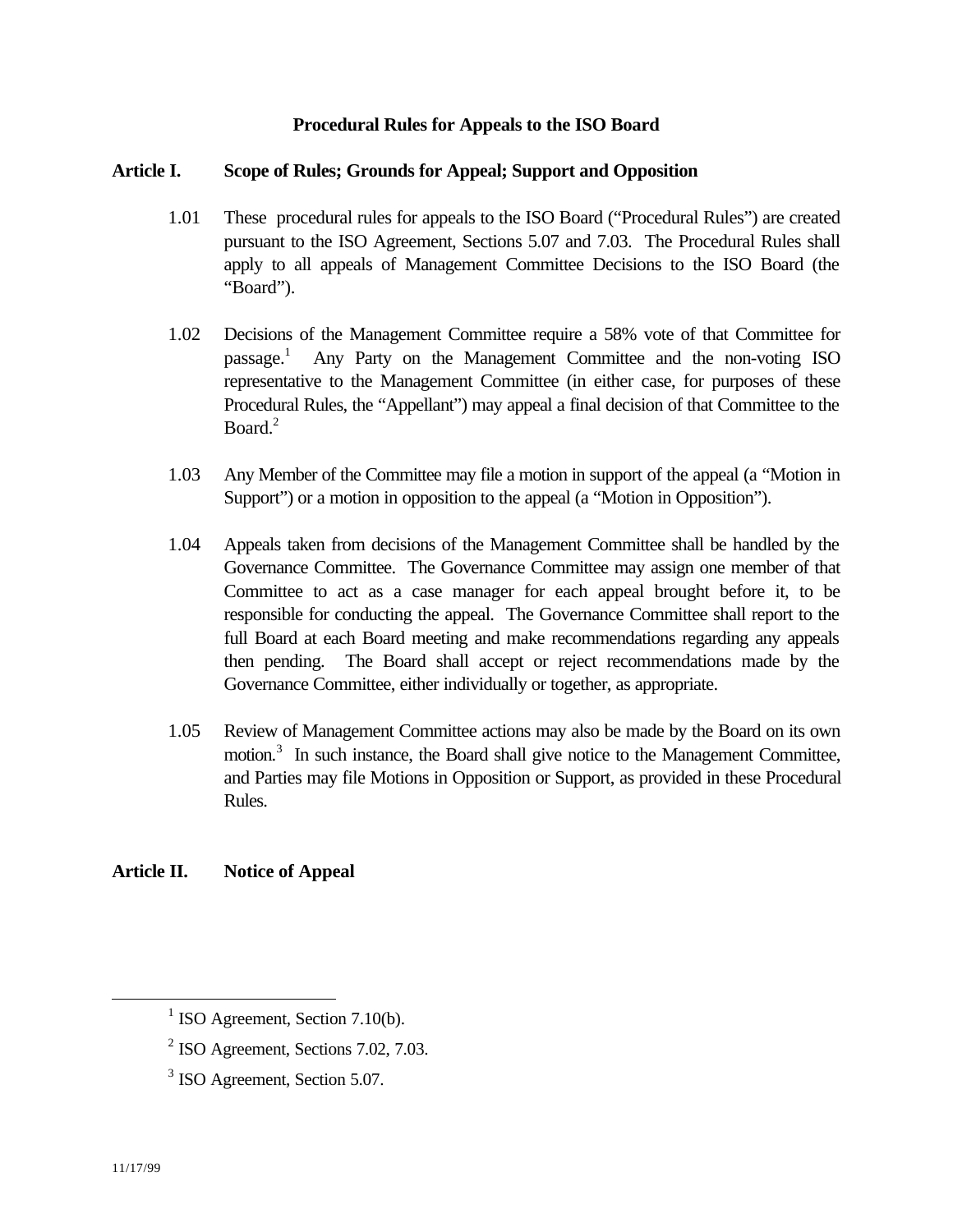- 2.01 Required documentation for appeal (the "Notice of Appeal") shall be filed, in triplicate, within 10 business days of the Management Committee decision of which review is sought.<sup>4</sup> To be timely filed, papers must be received within the time fixed for filing.
- 2.02 Notice of Appeal shall be addressed to the Chair of the Board, care of the President of the ISO. Delivery shall be by Certified, Return-Receipt U.S. Mail, or by a reputable commercial courier service employing a parcel tracking system.
- 2.03 A copy of the Notice of Appeal shall be sent to all Members of the Management Committee at the same time as the original, by U.S. Mail, reputable commercial courier, electronic mail, or other reasonable means.
- 2.04 Notice of Appeal shall not exceed 10 pages, including exhibits and a covering summary page. The summary, not to exceed one page in length, shall clearly indicate the decision being appealed, the date of the Management Committee meeting at which the decision was made final, the identity of the Party or Parties appealing, and a short, plain statement of the grounds or argument for appeal. Each copy filed under these Procedural Rules shall bear an original signature of an authorized agent of the Appellant.
- 2.05 Extensions of the time required for filings under these Procedural Rules shall be granted at the discretion of the Governance Committee. An application for extension must be filed in the same manner and within the same time ordinarily prescribed for filing a Notice of Appeal. Additional applications for extension shall be filed in a timely fashion, and in no case shall extensions be granted which would permit initial filing of an appeal more than 30 days after the Management Committee decision from which appeal is sought. Applications for extension should contain a complete description, not to exceed five pages, of the reason for requesting an extension.
- 2.06 Any Party filing a Notice of Appeal, a Motion in Support, or a Motion in Opposition (a "Party") may request expedited process for the appeal. Any Party may file a motion supporting or opposing a request for expedited process. In considering whether to grant a motion for expedited process, the Governance Committee shall consider, without limitation, the following: whether a stay of action (a "Stay") is available, whether expedited process would prejudice any Party or otherwise adversely affect the appeal process, and the Governance Committee's capacity for processing expedited appeals.
- 2.07 If an Appellant fails to timely respond to any deadline, the Management Committee may dismiss the Notice of Appeal with prejudice for failure to proceed. In the event of a dismissal with prejudice, the Appellant may not again file a Notice of Appeal regarding the same Management Committee decision.

 $\overline{a}$ 

<sup>4</sup> Management Committee By-Laws, Section 13.02.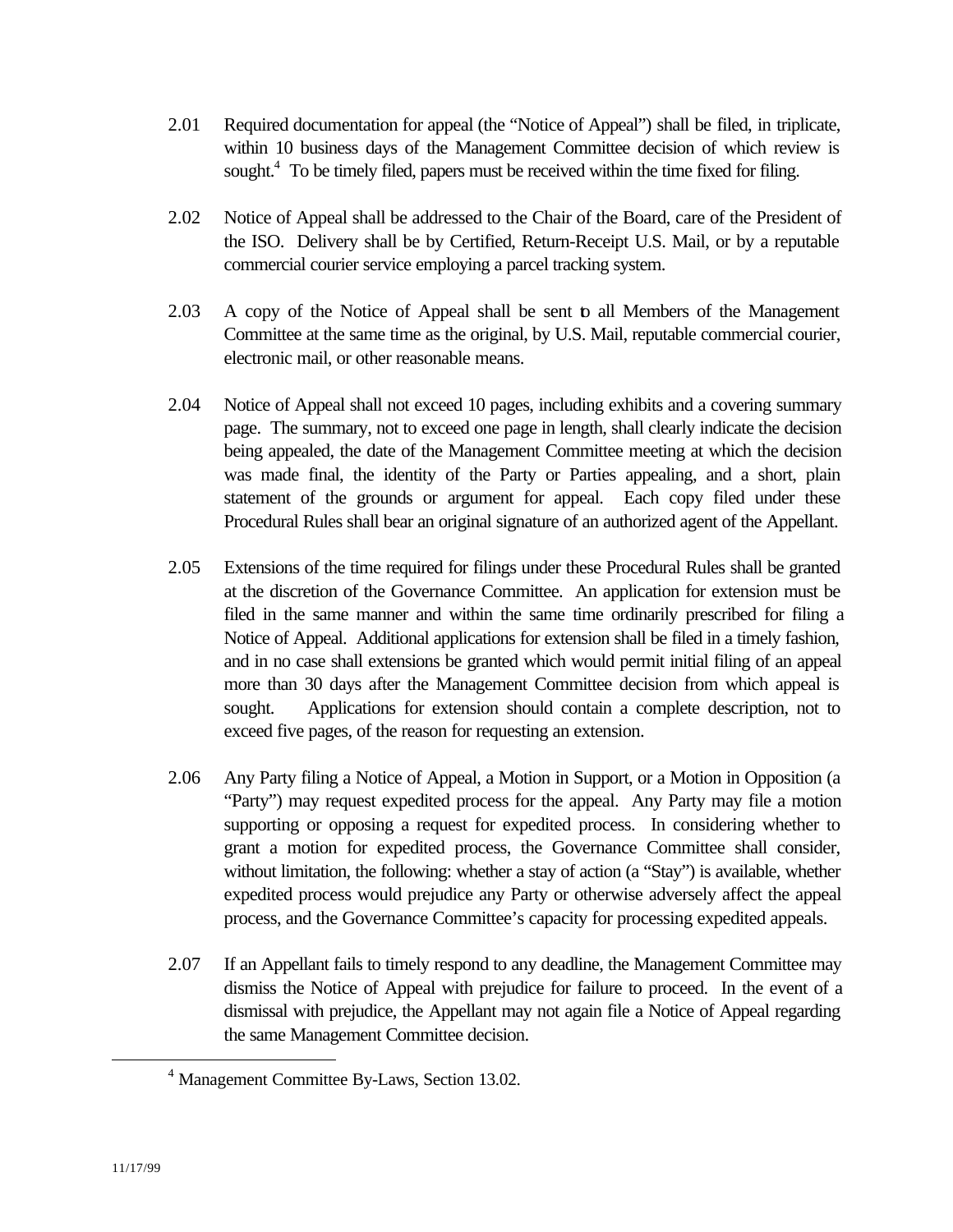## **Article III. Stay of Action**

- 3.01 An Appellant may request a Stay, or the Governance Committee may impose a Stay on its own motion, in the event that a Management Committee decision is to take effect prior to the final resolution of appeal.<sup>5</sup> Request for a Stay of action should be filed with the Governance Committee as soon as practicable, and in no case less than 48 hours before a Management Committee decision is to become effective. Any Party may file a motion supporting or opposing a request for a Stay.
- 3.02 Requests for Stay shall be granted when irreparable harm is likely to occur in the absence of a Stay and no overriding, countervailing issues regarding reliability, system integrity, prejudice to other Parties, or other similar matters are present.

## **Article IV. Responses**

- 4.01 Members of the Management Committee may file Motions in Support and Motions in Opposition as set forth in Section 2.02 of these Procedural Rules. Such motions shall be filed no later than 5 business days after receiving notice of appeal, or after the filing of the notice of the appeal, which ever is later.
- 4.02 Amendments to the Notice of Appeal or any Motions in Support or Motions in Opposition shall be received at the sole discretion of the Governance Committee.

# **Article V. Proof**

- 5.01 Evidence other than the 10 page filing described at Section 3.04 shall be received by the Governance Committee at its discretion. The Governance Committee may, at its discretion, direct the ISO Staff or counsel to provide additional information for review.
- 5.02 A hearing before the Governance Committee may be requested by any Member and may be granted at the sole discretion of the Governance Committee. A hearing may also be called by the Governance Committee on its own motion. The Governance

 $\overline{a}$ 

<sup>&</sup>lt;sup>5</sup> ISO Agreement, Section 5.07.